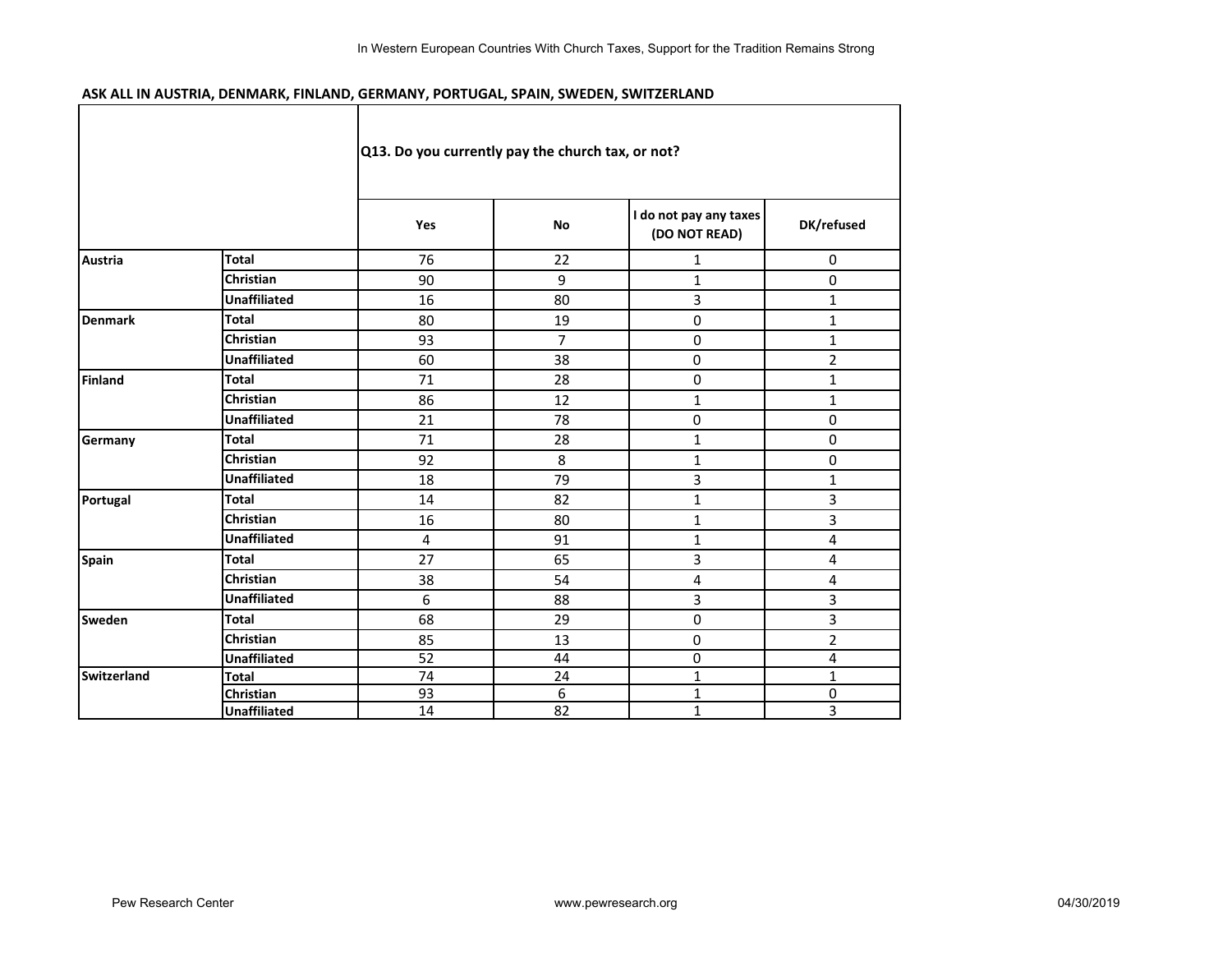## **ASK ALL IN AUSTRIA, DENMARK, FINLAND, GERMANY, PORTUGAL, SPAIN, SWEDEN, SWITZERLAND**

|                |                     |                   |                |                | [Q14a. How likely are you, if at all, to take official steps in the future to avoid paying the church tax? |                |                   |                |
|----------------|---------------------|-------------------|----------------|----------------|------------------------------------------------------------------------------------------------------------|----------------|-------------------|----------------|
|                |                     | <b>NET likely</b> | NET not likely | Very likely    | Somewhat likely                                                                                            | Not too likely | Not at all likely | DK/refused     |
| <b>Austria</b> | <b>Total</b>        | 22                | 77             | 4              | 18                                                                                                         | 27             | 50                | $\mathbf{1}$   |
|                | Christian           | 21                | 78             | $\overline{4}$ | 18                                                                                                         | 27             | 50                | $\mathbf{1}$   |
| <b>Denmark</b> | <b>Total</b>        | 10                | 88             | $\overline{3}$ | $\overline{7}$                                                                                             | 26             | 62                | $\overline{2}$ |
|                | <b>Christian</b>    | 6                 | 93             | $\mathbf{1}$   | 4                                                                                                          | 22             | 72                | 1              |
|                | <b>Unaffiliated</b> | 24                | 73             | $\overline{7}$ | 17                                                                                                         | 39             | 34                | $\overline{2}$ |
| <b>Finland</b> | <b>Total</b>        | 11                | 87             | $\overline{4}$ | 8                                                                                                          | 32             | 56                | $\mathbf{1}$   |
|                | <b>Christian</b>    | 10                | 89             | 3              | $\overline{7}$                                                                                             | 31             | 58                | 1              |
| Germany        | <b>Total</b>        | 21                | 78             | $\overline{a}$ | 17                                                                                                         | 27             | 51                | $\overline{2}$ |
|                | <b>Christian</b>    | 20                | 79             | $\overline{a}$ | 16                                                                                                         | 27             | 52                | $\overline{2}$ |
| Portugal       | <b>Total</b>        | 16                | 66             | $\overline{7}$ | 9                                                                                                          | 26             | 40                | 18             |
|                | <b>Christian</b>    | 17                | 65             | 8              | 9                                                                                                          | 24             | 41                | 18             |
| Spain          | <b>Total</b>        | 24                | 67             | 10             | 14                                                                                                         | 22             | 45                | 9              |
|                | <b>Christian</b>    | 23                | 67             | 9              | 14                                                                                                         | 20             | 47                | 10             |
| Sweden         | <b>Total</b>        | 20                | 78             | 6              | 13                                                                                                         | 26             | 52                | $\overline{2}$ |
|                | <b>Christian</b>    | 13                | 87             | $\overline{4}$ | 9                                                                                                          | 26             | 61                | 1              |
|                | <b>Unaffiliated</b> | 35                | 61             | 12             | 23                                                                                                         | 27             | 35                | $\overline{4}$ |
| Switzerland    | <b>Total</b>        | 26                | 72             | $\overline{7}$ | 19                                                                                                         | 18             | 54                | $\overline{2}$ |
|                | Christian           | 26                | 72             | $\overline{7}$ | 19                                                                                                         | 18             | 55                | $\mathbf{A}$   |